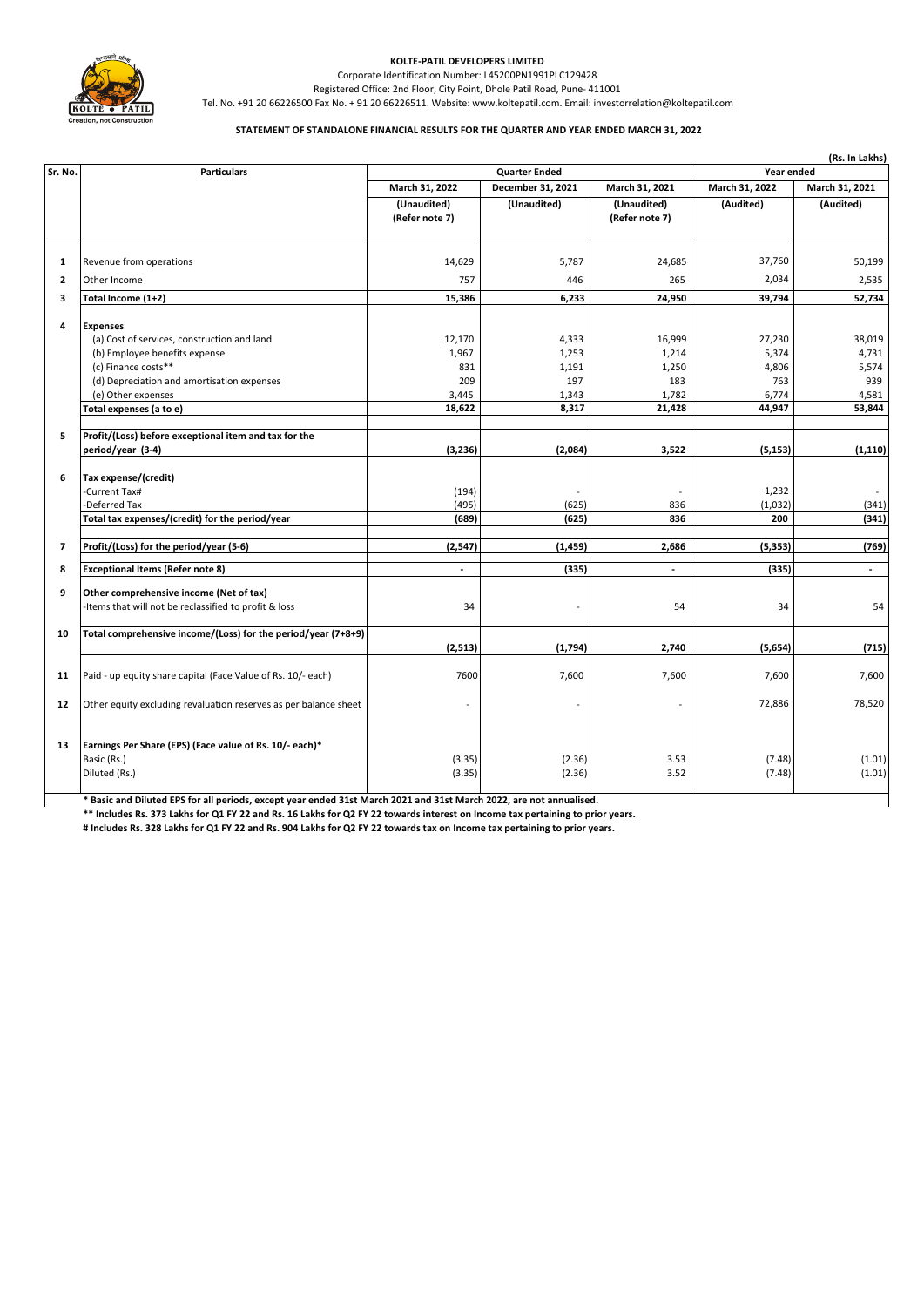## **Standalone Notes :**

1 The above financial results of Kolte-Patil Developers Limited ("The Company") were reviewed and recommended by the Audit Committee and taken on record by the Board of Directors at their meeting held on May 25, 2022.

| Standalone Balance Sheet as at |  |  |
|--------------------------------|--|--|

| Standalone Balance Sheet as at         |                | (Rs. In Lakhs) |
|----------------------------------------|----------------|----------------|
| <b>Particulars</b>                     | As at          | As at          |
|                                        | March 31, 2022 | March 31, 2021 |
|                                        | (Audited)      | (Audited)      |
| <b>ASSETS</b>                          |                |                |
| 1. Non-current assets                  |                |                |
| (a) Property, Plant and Equipment      | 1,211          | 1,208          |
| (b) Right of use assets                | 1,684          | 1,068          |
| (c) Intangible Assets                  | 55             | 73             |
| (d) Financial Assets                   |                |                |
| (i) Investments                        | 40,660         | 41,526         |
| (ii) Trade Receivables                 | 1,184          |                |
| (iii) Loans                            | 1,235          | 1,165          |
| (iv) Other Financial Assets            | 14,378         | 17,024         |
| (e) Deferred Tax Assets (Net)          | 8,773          | 7,751          |
| (f) Income Tax Assets (Net)            | 2,595          | 3,374          |
| (g) Other Non-Current Assets           | 3,960          | 7,120          |
| <b>Total Non - Current Assets</b>      | 75,735         | 80,309         |
| 2. Current assets                      |                |                |
| (a) Inventories                        | 1,44,725       | 1,34,026       |
| (b) Financial Assets                   |                |                |
| (i) Investments                        | 1,436          | 66             |
| (ii) Trade Receivables                 | 720            | 1,724          |
| (iii) Cash and Cash Equivalents        | 10,366         | 4,592          |
| (iv) Other Balances with Banks         | 5,428          | 526            |
| (v) Loans                              | 952            | 519            |
| (vi) Other Financial Assets            | 1,433          | 1,186          |
| (c) Other Current Assets               | 6,449          | 1,501          |
|                                        |                |                |
| <b>Total Current Assets</b>            | 1,71,509       | 1,44,140       |
|                                        |                |                |
| Total Assets (1+2)                     | 2,47,244       | 2,24,449       |
| <b>EQUITY AND LIABILITIES</b>          |                |                |
| 1. EQUITY                              |                |                |
| (a) Equity Share Capital               | 7,600          | 7,600          |
| (b) Other Equity                       | 72,886         | 78,520         |
| <b>Total Equity</b>                    | 80,486         | 86,120         |
| <b>LIABILITIES</b>                     |                |                |
| 2. Non-current liabilities             |                |                |
| (a) Financial Liabilities              |                |                |
| (i) Borrowings                         | 15,863         | 18,612         |
| (ia) Lease liabilities                 | 1,352          | 887            |
| (ii) Trade Payables                    |                |                |
| A. Dues of micro and small enterprises |                |                |
| B. Dues of other than micro and small  |                | 872            |
| enterprises                            |                |                |
| (b) Provisions                         | 404            | 362            |
| (c) Other Non Current Liabilities      |                | 67             |
| <b>Total Non - Current Liabilities</b> | 17,619         | 20,800         |
| 3. Current liabilities                 |                |                |
| (a) Financial Liabilities              |                |                |
|                                        |                |                |
| (i) Borrowings                         | 34,553         | 25,531         |
| (ia) Lease liabilities                 | 543            | 431            |
| (ii) Trade Payables                    |                |                |
| A. Dues of micro and small enterprises | 1,044          |                |
| B. Dues of other than micro and small  | 12,064         | 13,217         |
| (iii) Other Financial Liabilities      | 2,942          | 1,621          |
| (b) Provisions                         | 899            | 761            |
| (c) Other Current Liabilities          | 97,094         | 75,968         |
| <b>Total Current Liabilities</b>       | 1,49,139       | 1,17,529       |
| Total Equity and Liabilities (1+2+3)   | 2,47,244       | 2,24,449       |
|                                        |                |                |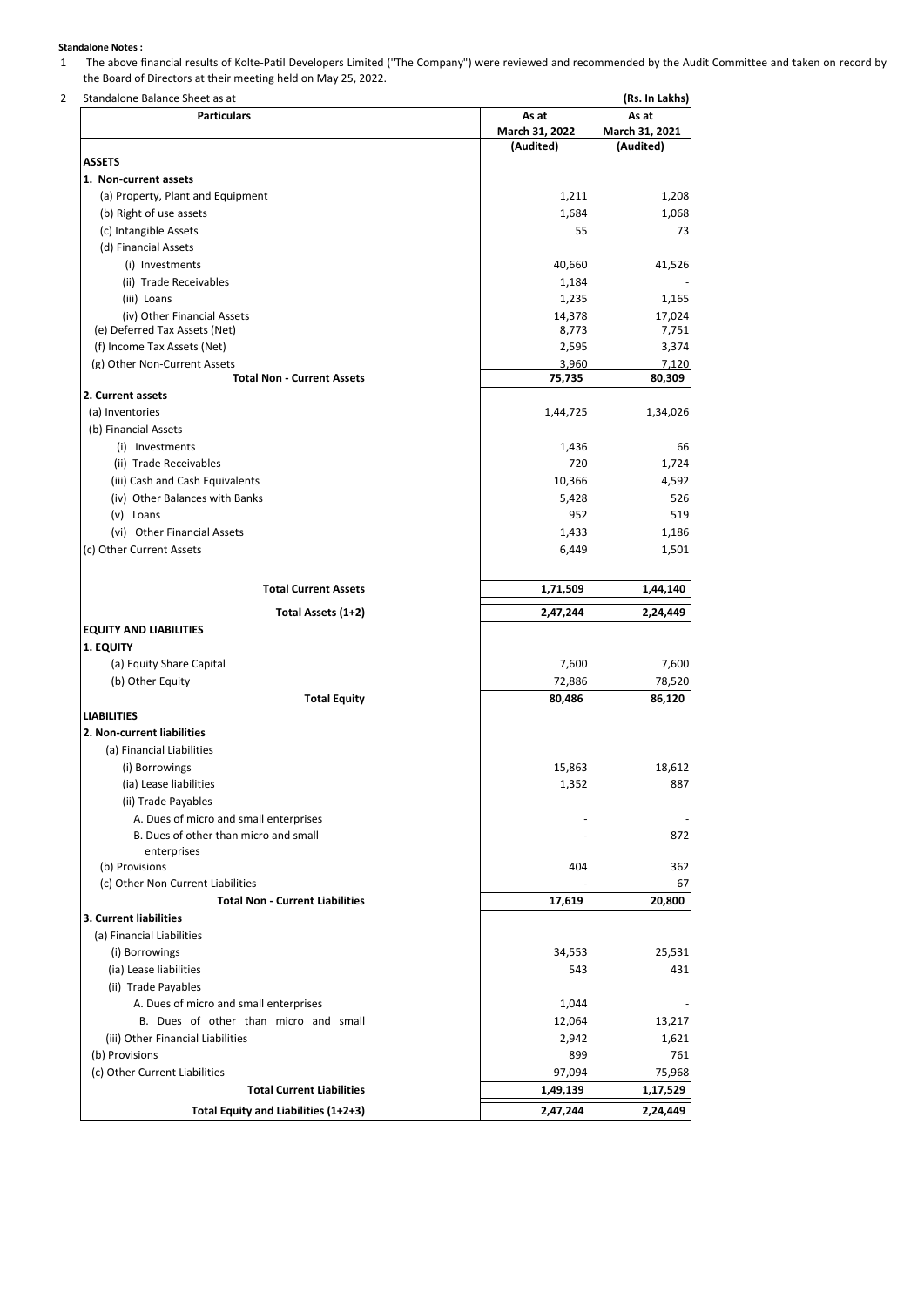| 3 | <b>Standalone Statement of Cashflows</b>                 |                         | (Rs. In Lakhs)          |  |
|---|----------------------------------------------------------|-------------------------|-------------------------|--|
|   | <b>Particulars</b>                                       | <b>Year Ended March</b> | <b>Year Ended March</b> |  |
|   |                                                          | 31, 2022                | 31, 2021                |  |
|   |                                                          |                         |                         |  |
|   |                                                          |                         |                         |  |
|   |                                                          | (Audited)               | (Audited)               |  |
| Α | <b>CASH FLOW FROM OPERATING ACTIVITIES</b>               |                         |                         |  |
|   | Net profit/(loss) before tax and after exceptional item: | (5,488)                 | (1, 110)                |  |
|   | Adjustment for:                                          |                         |                         |  |
|   | Depreciation/amortisation                                | 763                     | 939                     |  |
|   | (Gain)/Loss on sale of property, plant and equipment     |                         | 1                       |  |
|   | Finance costs                                            | 4,806                   | 5,574                   |  |
|   | Interest income                                          | (797)                   | (988)                   |  |
|   | Dividend income                                          | (19)                    | (931)                   |  |
|   | Share of (Profit)/Loss from partnership firms and LLP    | 141                     | 13                      |  |
|   | Net gain arising on financial assets designated as at    |                         | (9)                     |  |
|   | Gain on IND AS Valuation                                 | (65)                    |                         |  |
|   | Equity settled share based payments to employees         | 19                      | 252                     |  |
|   | Expected losses for trade receivables                    | 77                      | 700                     |  |
|   | Provision for doubtful advances                          | 1,252                   | 331                     |  |
|   | Loss on redemption of optionally convertible debentures  | 335                     |                         |  |
|   | Provision for loss on impairment of investment           | 461                     |                         |  |
|   | Sundry balances written (back)/off-net                   |                         | (3)                     |  |
|   | <b>Operating profit before Working Capital changes</b>   | 1,485                   | 4,769                   |  |
|   | Adjustments for changes in Working capital               |                         |                         |  |
|   | (Increase)/decrease in inventories                       | (10,060)                | 11,170                  |  |
|   | (Increase)/decrease in trade receivables                 | (257)                   | 1,752                   |  |
|   | (Increase)/decrease in financial assets others - non     | 539                     | (1, 161)                |  |
|   | current and current                                      |                         |                         |  |
|   | (Increase)/decrease in other non-current and current     | (3,040)                 | 1,684                   |  |
|   | Increase/(decrease) in trade payables                    | (982)                   | (3, 118)                |  |
|   | Increase/(decrease) in other financial liabilities and   | 21,164                  | (6, 384)                |  |
|   | other liabilities - non current and current              |                         |                         |  |
|   | Increase/(decrease) in provisions - non current and      | 214                     | 162                     |  |
|   | Cash generated from/ (used in) operations                | 9,063                   | 8,874                   |  |
|   | Income taxes refund/ (paid)-net                          | (893)                   | (1, 119)                |  |
|   | Net Cash from / (used in) operating activities (A)       | 8,170                   | 7,755                   |  |
|   |                                                          |                         |                         |  |
| В | CASH FLOW FROM INVESTING ACTIVITIES                      |                         |                         |  |
|   | Capital expenditure on property, plant and equipment &   | (254)                   | (60)                    |  |
|   | Intangible Assets                                        |                         |                         |  |
|   | Proceeds from sale of property, plant and equipment      | 12                      | 10                      |  |
|   | Investments in subsidiaries                              | (1,496)                 | (9, 497)                |  |
|   | Proceeds from redemption of Optionally convertible       | 1,565                   | 1,591                   |  |
|   | Loans given to related parties                           | (666)                   |                         |  |
|   | Proceeds from loan to Related parties/ (Given)           | 163                     | 529                     |  |
|   | Amounts received/(Invested) from partnership firms &     | 2,076                   | 1,390                   |  |
|   | LLPs - Current Account                                   |                         |                         |  |
|   | Proceeds from disposal / (purchases) in mutual funds     | (1, 370)                | (5)                     |  |
|   | Interest received on Investments                         | 405                     | 1,514                   |  |
|   | Bank deposits placed                                     | (1,048)                 | (586)                   |  |
|   | Amount placed in Escrow Account-Net                      | (3,862)                 | 143                     |  |
|   | Dividend received on investments                         | 19                      | 931                     |  |
|   | Net Cash from/(used in) investing activities (B)         | (4, 456)                | (4,040)                 |  |
| C | CASH FLOW FROM FINANCING ACTIVITIES                      |                         |                         |  |
|   | Repayment of long term borrowings                        | (20, 134)               | (14, 169)               |  |
|   |                                                          |                         |                         |  |
|   | Proceeds from long term borrowings                       | 22,445                  | 8,837                   |  |
|   | Proceeds from issue of equity shares                     |                         | 275                     |  |
|   | Dividend (Including tax on dividend) paid on equity      | 7                       | (15)                    |  |
|   | Repayment of Short term borrowings                       | (4, 312)                | (6,087)                 |  |
|   | Proceeds from Short term borrowings                      | 8,101                   | 15,960                  |  |
|   | Repayment of lease liability                             | (647)                   | (519)                   |  |
|   | Finance cost paid                                        | (3,400)                 | (5,482)                 |  |
|   | Net Cash from/(used in) financing activities (C)         | 2,060                   | (1, 200)                |  |
|   |                                                          |                         |                         |  |
| D | Net Increase / (Decrease) in Cash and Cash Equivalents   | 5,774                   | 2,515                   |  |
|   | (A+B+C)                                                  |                         |                         |  |
|   | Cash and cash equivalents (Opening balance)              | 4,592                   | 2,077                   |  |
|   | Cash and cash equivalents (Closing balance)              | 10,366                  | 4,592                   |  |
|   | NET INCREASE / (DECREASE) IN CASH AND CASH               | 5,774                   | 2,515                   |  |
|   | <b>EQUIVALENTS</b>                                       |                         |                         |  |